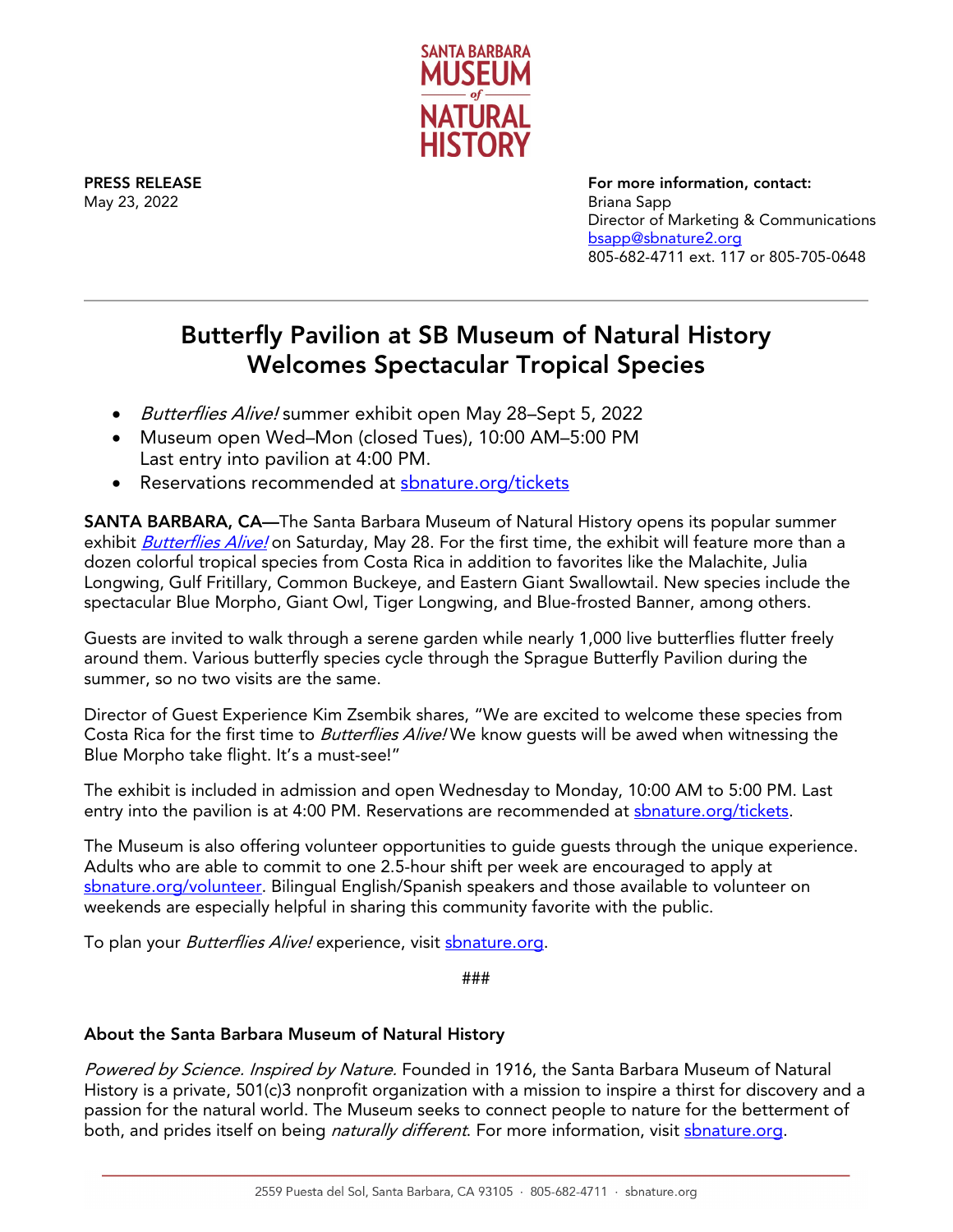



The Blue Morpho (*Morpho peleides*) butterfly, in the Museum's Butterfly Pavilion for the first time ever!



Director of Guest Experience Kim Zsembik and Butterfly Coordinator Jimmy Friery (with a giant tropical butterfly in the *Caligo* genus on his shoulder)